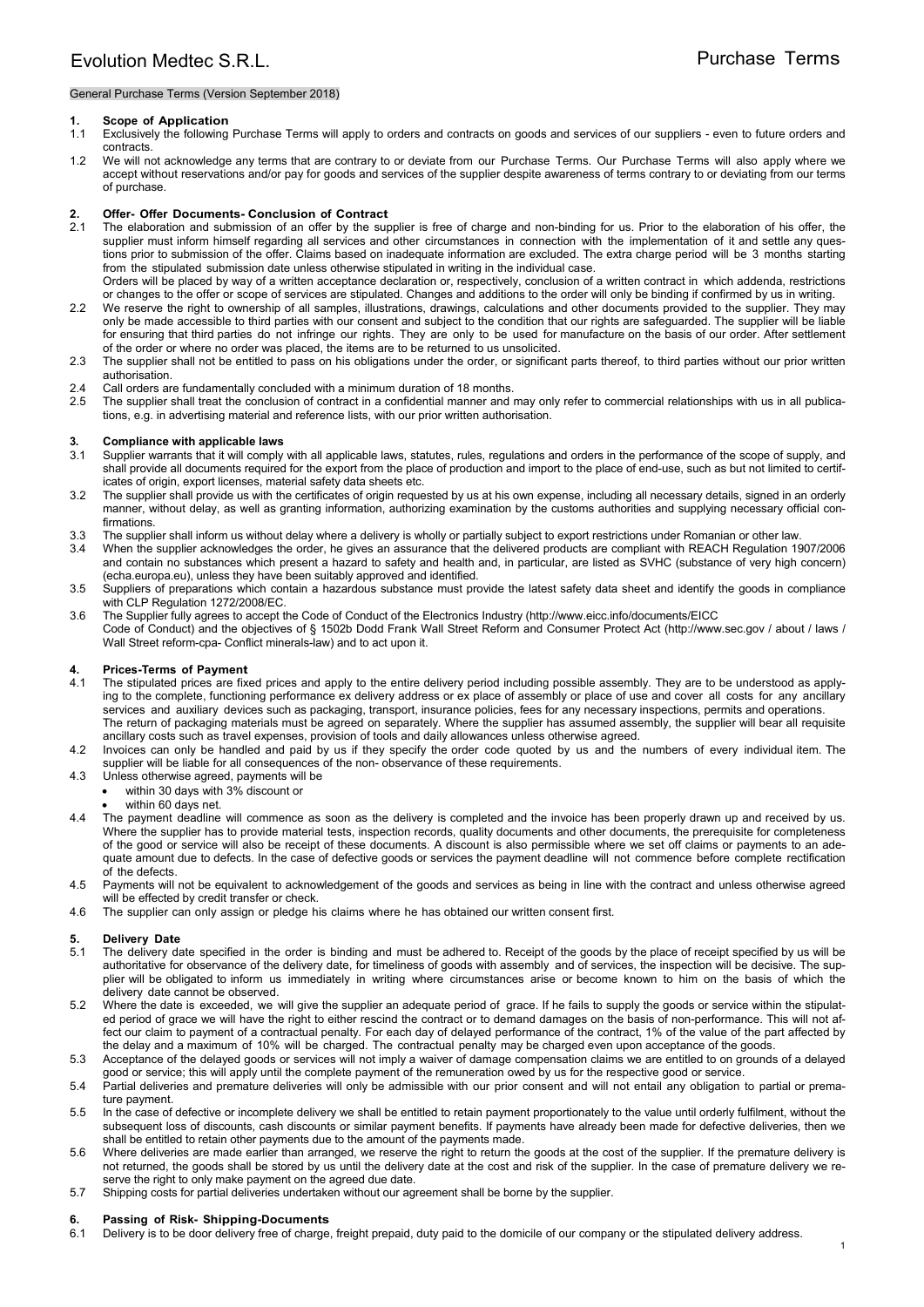- 6.2 The values determined by us upon inspection of the goods will apply to number of units, weights and measures subject to the proviso of other records. Acceptance of the goods will be subject to inspection for defects in particular with regard to accuracy, completeness and functioning. We have the right to inspect the contractual item insofar as and as soon as this is expedient according to the due course of business.
- 6.3 In the case of goods with assembly or of services, the risk will pass to us upon inspection and in the case of goods without assembly, upon receipt by the place of receipt quoted by us.
- 6.4 Unless otherwise agreed, shipping and packaging costs will be borne by the supplier. In the case of pricing ex works or ex supplier's sales warehouse, deliveries are to be shipped at the lowest possible costs unless another mode of transport was prescribed by us. Any additional costs incurred by non- observance of a shipping regulation will be borne by the supplier. In the case of pricing ex recipient we can likewise determine the mode of transport. Additional costs for accelerated transport in order to meet the delivery deadline will be borne by the supplier.
- 6.5 The supplier will be obligated to quote our order number on all delivery notes, shipping papers and invoices; where he fails to do so, delays in processing will be inevitable and we will not be liable for them.
- 6.6 Where our order number is not quoted or not fully quoted on all order confirmations, shipping papers and invoices, a fee of 100 RON will be deducted per document from the total net price of the order for the additional work

### **7. Guarantee- Report of Defects- Product Liability**

- 7.1 The supplier guarantees that his products are free of any defects which impede, restrict or reduce their value, functioning and use for the intended purpose and that they perform on a permanent basis in accordance with the contract. Complaints may already be made upon inspection and must be made to the supplier within 4 weeks after the inspection of the goods and services. In the case of hidden defects the complaint deadline of four weeks will not commence before detection of the defect. In the case of delivery to sites in which we execute orders outside of our works or workshops it will commence upon inspection of the goods by us.
- 7.2 Where the goods have material or legal defects or lack guaranteed features, we will have the right to demand rectification or delivery of a replacement within an adequate period. The supplier will be obligated to rectify the defect or provide replacement within the stipulated period and to bear all requisite costs. After lapse of the period we will have the right to opt to rescind the contract, demand damages due to non- performance, reduce remuneration or have the defects rectified ourselves at the expense of the supplier. In urgent cases or where rectification of the defect is refused by supplier or fails, we will have the right to rectify the defects ourselves even without stipulation of a deadline.
- 7.3 Where costs are incurred to us as a consequence of defective delivery of the contractual item, in particular transport, toll, work- and materials costs or costs for the inspection exceeding the usual scope, these costs will be borne by the supplier. Where we take back manufactured and/or sold products due to a defect of the contractual item delivered by the supplier or where the purchase price was reduced for us because of this or where claims were made against us in any other way, we reserve the right to recourse against the supplier without requirement of the usual deadline in this case.

We have the right to demand reimbursement by the supplier of the expenses which we had to bear in relation to our customer because he has a claim against us for reimbursement of the expenses of make-up performance, in particular material costs, toll, work- and transport costs.

- 7.4 The guarantee period will be 36 month starting from acceptance of the goods. In the case of rectification or replacement by the supplier, the guarantee period will re-commence as from the time at which the supplier delivered the replacement or completed rectification.
- 7.5 In case claims are made against us on the basis of product liability, the supplier will be obligated to indemnify us from such claims insofar as the damage was caused by a defect of the goods and services of the supplier. In cases of fault-free liability this will only apply where fault lies with the supplier. Insofar as the cause of damage is within the scope of responsibility of the supplier, he will bear the burden of proof. In the above cases, the supplier will bear all costs including the costs of any litigation or re-call campaigns. In other respects, the statutory regulations will apply.

### **8. Retention of Title-Provision of Materials- Tools- Confidentiality**

- 8.1 Supplier's retention of title will only become part of the contract where the retention of title expires upon payment of the price agreed for the goods subject to retention of title and we have the right to resale and reprocessing within the scope of due course of business. Retention of title by the supplier going beyond these terms will not be accepted
- 8.2 Where we provide the supplier with components or other materials we reserve the ownership of them. They must be separately stored by the supplier free of charge, labeled and managed. The supplier is obliged to notify us without delay if third parties seize the components or other materials supplied, or if there is the threat of such a measure. Their use is only admissible for performance of the orders placed to us. In the case of depreciation of value or loss of the items, the supplier must provide a replacement. This will also apply to the case of leasing of material in connection with the order. Processing or reshaping of our parts and materials by the supplier will be carried out on our behalf. Where our goods are processed with other items not belonging to us we will acquire a share in the ownership of the new item on the basis of the proportion of its value of our parts to the other items being processed at the time of the processing. The supplier will store these items for us carefully and free of charge.
- 8.3 All tools, forms, samples, models, profiles, drawings, norm sheets, setting copy and measuring tools provided to the supplier and produced by him on our behalf as well as the items produced with them will remain our property and may not be passed on to third parties or used for a purpose other than that stipulated in the contract without our written consent. They must be secured against unauthorized access or use. Subject to the proviso of additional rights, we can demand their return where the supplier breaches these duties. The supplier will be obligated to use the items and documents provided exclusively for the manufacture of the goods ordered by us and to insure the tools at replacement value at his own expense against damage by fire, water and theft and to perform any necessary repair and inspection work at his own expense in due time and to report any trouble immediately.
- 8.4 The supplier will also be obligated to treat all samples, drawings, calculations and other documents and information with strict confidentiality and to submit his subcontractors to the same duty. The duty of confidentiality will apply even after the contract has terminated. It will only cease to apply where the knowledge in the samples, drawings, calculations and other documents provided has become public.

## **9. Intellectual Property Rights- Rights of Use**

- The supplier guarantees that no third party rights are being infringed in connection with his delivery and indemnifies us from any claims by third parties. Indemnification of the supplier refers to all expenses and damage incurred to us in connection with a lawsuit by a third party.
- 9.2 The exclusive rights of use to samples, drawings, product specifications, data sheets and other documents of the supplier as well as the intellectual property rights are already being assigned to us upon conclusion of the contract insofar as they arose or were produced as part of the performance of the contract. We are exclusively authorized to use these results.
- 9.3 We have the right of use within the scope permitted by law as well as the right of use for the agreed features within the scope necessary for the contractual use of the product for software belonging to the supplied product range including the appurtenant documentation. We may make a back-up copy without any explicit agreement.
- 9.4 We have the right to publish the work results which were elaborated for us. Publication of the results by the supplier will require our prior written consent.

### **10. Force Majeure**

- 10.1 Deadlines or dates which cannot be observed due to force majeure will be extended by the period equivalent to the period in which the circumstance of force majeure persisted plus an adequate run-up period, except in the case of transactions for delivery by a fixed date. The supplier must inform us within 7 days after becoming aware of the circumstance of force majeure. Where it becomes unreasonable for us to be bound to the contract because of force majeure, we will have the right to rescission.
- 10.2 Force majeure is an exceptional, unpredictable and inevitable event (such as natural catastrophes, terrorism, war, revolution, kidnapping, fire, etc.), the consequences of which cannot be averted by economically reasonable precautions. This includes official measures and government acts insofar as they were not predictable or are not caused in part by an act or omission attributable to the supplier. Natural catastrophes which happen periodically and illegal lock-outs are not included under cases of force majeure.